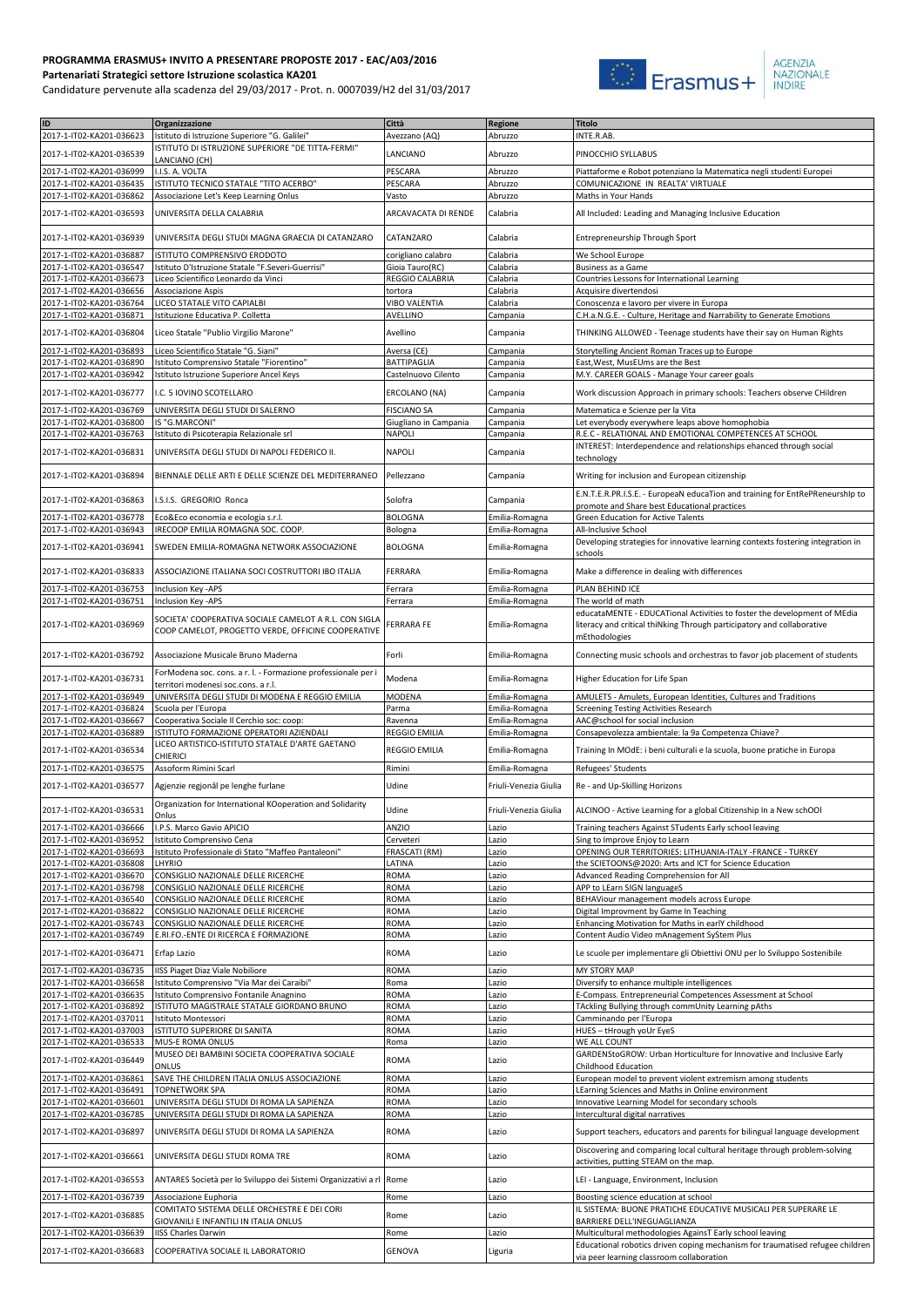## **PROGRAMMA ERASMUS+ INVITO A PRESENTARE PROPOSTE 2017 - EAC/A03/2016 Partenariati Strategici settore Istruzione scolastica KA201**

Candidature pervenute alla scadenza del 29/03/2017 - Prot. n. 0007039/H2 del 31/03/2017



| ID                                                   | Organizzazione                                                                         | Città                         | Regione                | <b>Titolo</b>                                                                                                                         |
|------------------------------------------------------|----------------------------------------------------------------------------------------|-------------------------------|------------------------|---------------------------------------------------------------------------------------------------------------------------------------|
| 2017-1-IT02-KA201-036870                             | DISTRETTO LIGURE DELLE TECNOLOGIE MARINE SOCIETA<br>CONSORTILE A RE                    | LA SPEZIA                     | Liguria                | BLUE TEmPIATE - BLUE TEch PArTnership Education                                                                                       |
| 2017-1-IT02-KA201-036730                             | ISTITUTO COMPRENSIVO Nº1 LA SPEZIA                                                     | LA SPEZIA                     | Liguria                | <b>GIVE ME FIVE</b>                                                                                                                   |
| 2017-1-IT02-KA201-036965                             | Rete Scuole Europa                                                                     | La Spezia                     | Liguria                | TOGETHER FOR A MORE ACTIVE EUROPEAN CITIZENSHIP                                                                                       |
| 2017-1-IT02-KA201-036820                             | Istituto di Istruzione Superiore di Stato "Andrea Mantegna"                            | <b>Brescia</b>                | Lombardia              | Worth it: learn and eat!                                                                                                              |
| 2017-1-IT02-KA201-036572                             | <b>IIS L EINAUDI</b>                                                                   | CHIARI                        | Lombardia              | Let's meet in Europe                                                                                                                  |
| 2017-1-IT02-KA201-036869                             | Istituto di Istruzione Superiore "G.Galilei"                                           | Crema                         | Lombardia              | STEAM4LIFE                                                                                                                            |
| 2017-1-IT02-KA201-036944                             | ISIS "Edith Stein" Gavirate                                                            | GAVIRATE                      | Lombardia              | Management Game for Future European Managers                                                                                          |
| 2017-1-IT02-KA201-036566                             | PIA FONDAZIONE DI VALLE CAMONICA ONLUS                                                 | MALEGNO                       | Lombardia              | MATE: Maths Abilities Triggered in Europe                                                                                             |
| 2017-1-IT02-KA201-036776<br>2017-1-IT02-KA201-036817 | Associazione Proxxima<br>FONDAZIONE ENI ENRICO MATTEI                                  | Milano<br>MILANO              | Lombardia<br>Lombardia | I like doing well at school<br>Aquatic Life Lab                                                                                       |
| 2017-1-IT02-KA201-036513                             | FONDAZIONE MUSEO NAZIONALE DELLA SCIENZA E DELLA                                       | milano                        |                        |                                                                                                                                       |
|                                                      | TECNOLOGIA LEONARDO DA VINCI                                                           |                               | Lombardia              | TINKERING EU: Building Science Capital for ALL                                                                                        |
| 2017-1-IT02-KA201-036701                             | UNIVERSITA DEGLI STUDI DI MILANO                                                       | MILANO                        | Lombardia              | Identifying and Reconstructing indivudal language Stories- Promoting<br>plurilingualism and enhancing individual language repertoires |
| 2017-1-IT02-KA201-036567                             | Specchio Magico Cooperativa Sociale ONLUS                                              | Monte Marenzo                 | Lombardia              | CPA: Children Protection Alliance                                                                                                     |
| 2017-1-IT02-KA201-036950                             | I.S.I.S. ZENALE e BUTINONE                                                             | treviglio                     | Lombardia              | Sustainable and Open School                                                                                                           |
| 2017-1-IT02-KA201-036652<br>2017-1-IT02-KA201-036605 | UNIVERSITA DEGLI STUDI DI MACERATA<br>UNIVERSITA DEGLI STUDI DI MACERATA               | MACERATA<br>MACERATA          | Marche<br>Marche       | Any Single Child Counts<br>Designing for Personalization and Inclusion with Technologies                                              |
|                                                      |                                                                                        |                               |                        |                                                                                                                                       |
| 2017-1-IT02-KA201-036653                             | ISTITUTO ISTRUZIONE SUPERIORE                                                          | PESARO                        | Marche                 | APPs - Addressing teaching to Prevent cyber-bullying Phenomenon at Schools                                                            |
| 2017-1-IT02-KA201-036685                             | <b>ISTITUTO CROCE BIANCA</b>                                                           | SAN SEVERINO MARCHE<br>(MC)   | Marche                 | <b>CONTR'ADDICTIONS</b>                                                                                                               |
| 2017-1-IT02-KA201-036754                             | .C.INNOCENZO IX                                                                        | Baceno                        | Piemonte               | Start up school                                                                                                                       |
| 2017-1-IT02-KA201-036951                             | Istituto Tecnico Industriale G. OMAR                                                   | Novara                        | Piemonte               | We4Job                                                                                                                                |
| 2017-1-IT02-KA201-036940                             | Centro Studi Omnibus s.r.l.                                                            | Torino                        | Piemonte               | Apprendere Motivare Beneficiare Innovare Raccontare Educare Italia-Francia-                                                           |
|                                                      | STRANAIDEA Società Cooperativa Sociale Impresa Sociale                                 |                               |                        | Albania<br>VITA DA FAVOLA: uno strumento innovativo di educazione non formale per                                                     |
| 2017-1-IT02-KA201-036584                             | Onlus                                                                                  | Torino                        | Piemonte               | l'inclusione sociale nelle scuole                                                                                                     |
| 2017-1-IT02-KA201-036657                             | Terremondo cooperativa sociale arl                                                     | Torino                        | Piemonte               | ME. for YOU. MEntoring for YOUng people                                                                                               |
| 2017-1-IT02-KA201-036945                             | UNIVERSITA DEGLI STUDI DEL PIEMONTE ORIENTALE<br>AMEDEO AVOGADRO                       | VERCELLI                      | Piemonte               | LEARN2LEARN                                                                                                                           |
|                                                      |                                                                                        | Andria                        |                        | FRAME - ICT methodologies FoR developing Alliances between schools and                                                                |
| 2017-1-IT02-KA201-036963                             | TRIFOGLIO Cooperativa Sociale Onlus                                                    |                               | Puglia                 | faMilies with autistic childrEn                                                                                                       |
| 2017-1-IT02-KA201-036832                             | COOPERATIVA SOCIALE CENTRO RICERCHE INTERVENTI                                         | <b>BARI</b>                   | Puglia                 | SBAM - Stop Bullying: Awareness and education and inclusion Methodologies                                                             |
|                                                      | SULLO STRESS INTERPERSONALE SCRL ONLUS                                                 |                               |                        |                                                                                                                                       |
| 2017-1-IT02-KA201-036886                             | Facoltà Teologica Pugliese                                                             | <b>BARI</b>                   | Puglia                 | REDIRECTION: interREligious DIalogue for REspect and recognition                                                                      |
| 2017-1-IT02-KA201-036961                             | Istituto Comprensivo "Japigia1- Verga"                                                 | Bari                          | Puglia                 | Welcome In Kids Inclusion 2.0                                                                                                         |
| 2017-1-IT02-KA201-036970                             | Lega Regionale delle Cooperative e Mutue                                               | Bari (BA)                     | Puglia                 | SCHOOL CO-OP: the cooperative enterprise in primary education                                                                         |
| 2017-1-IT02-KA201-036967                             | I Circolo Didattico Statale "N. Fornelli"                                              | Bitonto                       | Puglia                 | OVERTURNED CLASS: NON FORMAL TEACHING METHODS FOR PRIMARY<br>SCHOOL                                                                   |
| 2017-1-IT02-KA201-036818                             | Istituto Tecnico Commerciale "Vitale Giordano"                                         | Bitonto                       | Puglia                 | EPIToME: Elevator's Pitch To Motivate against Early school leaving                                                                    |
| 2017-1-IT02-KA201-036470                             | Istituto Comprensivo Bozzano                                                           | <b>Brindisi</b>               | Puglia                 | Skills for school professionals against cyberbullying events                                                                          |
| 2017-1-IT02-KA201-036972                             | I.I.S. "A. RIGHI"                                                                      | CERIGNOLA                     | Puglia                 | The new Promised Land                                                                                                                 |
| 2017-1-IT02-KA201-036664                             | Istituto Comprensivo Carducci Paolillo                                                 | Cerignola                     | Puglia                 | Noi! Costruttori del futuro                                                                                                           |
| 2017-1-IT02-KA201-036699                             | Scuola Secondaria Statale di Primo Grado " G. Bianco- G.<br>Pascoli"                   | FASANO                        | Puglia                 | THE DIFFERENT COLOURS OF MUSIC                                                                                                        |
| 2017-1-IT02-KA201-036644                             | CONSORZIO IPASS SCARL                                                                  | LECCE                         | Puglia                 | New Educational Tools on Sustainability                                                                                               |
| 2017-1-IT02-KA201-036651                             | UNIVERSITA DEL SALENTO                                                                 | LECCE                         | Puglia                 | POEM:Performing Online Experiments on steM                                                                                            |
| 2017-1-IT02-KA201-036439                             | Istituto Comprensivo Statale G. Mazzini                                                | Melendugno                    | Puglia                 | Sosteniamo "Gaia": come nutrirsi proteggendo la nostra terra Madre                                                                    |
| 2017-1-IT02-KA201-036973<br>2017-1-IT02-KA201-036641 | L'ARCOBALENO Società Cooperativa Sociale<br>LICEO GINNASIO ARISTOSSENO                 | San Pietro in Lama<br>TARANTO | Puglia<br>Puglia       | <b>TEACHING INTEGRATION</b><br>Colture, Cibi e Culture del Mediterraneo                                                               |
| 2017-1-IT02-KA201-036561                             | Scuola secondaria di 1º grado "Rocca-Bovio-Palumbo"                                    | Trani                         | Puglia                 | <b>School Gardens</b>                                                                                                                 |
| 2017-1-IT02-KA201-036852                             | Comune di Vieste                                                                       | Vieste                        | Puglia                 | IN.DI. - Inclusion of Differences: training to equality                                                                               |
| 2017-1-IT02-KA201-036759                             | Liceo Classico Statale "G.M. Dettori Cagliari                                          | CAGLIARI                      | Sardegna               | The Celtic Culture in Europe                                                                                                          |
| 2017-1-IT02-KA201-036793 ITIS "S. CANNIZZARO"        |                                                                                        | Catania                       | Sicilia                | LEARN AND EARN<br>Inter-Religious Dialogue Against Radicalization of Youth through Innovative                                         |
| 2017-1-IT02-KA201-037002                             | UNIVERSITA DEGLI STUDI DI CATANIA                                                      | CATANIA                       | Sicilia                | Learning Practices at School                                                                                                          |
| 2017-1-IT02-KA201-036586                             | PRISM - PROMOZIONE INTERNAZIONALE SICILIA - MONDO                                      | <b>ENNA EN</b>                | Sicilia                | Preventing Early School-Leaving and deviant behaviours in multicultural and                                                           |
|                                                      |                                                                                        |                               |                        | multilingual learning communities<br>Promoting architectural education and community engagement in children's                         |
| 2017-1-IT02-KA201-036680                             | PRISM - PROMOZIONE INTERNAZIONALE SICILIA - MONDO                                      | <b>ENNA EN</b>                | Sicilia                | lives                                                                                                                                 |
| 2017-1-IT02-KA201-036736                             | Istituto Professionale Servizi per l'enogastronomia e                                  | Erice - (TRAPANI)             | Sicilia                | Cultura e Comunicazione del Gusto                                                                                                     |
|                                                      | l'ospitalità alberghiera                                                               |                               |                        |                                                                                                                                       |
| 2017-1-IT02-KA201-036599                             | ASSOCIAZIONE PER LA MOBILITAZIONE SOCIALE ONLUS                                        | PALERMO                       | Sicilia                | Life Skills in all School lessons                                                                                                     |
| 2017-1-IT02-KA201-036946                             | CENTRO PER LO SVILUPPO CREATIVO DANILO DOLCI                                           | PALERMO                       | Sicilia                | Preventing Radicalism through Critical Thinking Competences                                                                           |
| 2017-1-IT02-KA201-036895                             | Direzione Didattica C. Maneri - Ingrassia                                              | Palermo                       | Sicilia                | TOWARDS AN INCLUSIVE SCHOOL: LEARNING AND SHARING BEST PRACTICES                                                                      |
| 2017-1-IT02-KA201-036948                             | <b>EURO</b>                                                                            | PALERMO                       | Sicilia                | FLIP 2 LEARN                                                                                                                          |
| 2017-1-IT02-KA201-036888                             | Scuola secondaria di primo grado Borgese-XXVII Maggio                                  | Palermo                       | Sicilia                | Dancing better with full tummies                                                                                                      |
|                                                      |                                                                                        |                               |                        |                                                                                                                                       |
| 2017-1-IT02-KA201-036740                             | UNIVERSITA DEGLI STUDI DI PALERMO<br>STITUTO DI ISTRUZIONE SUPERIORE "MARIO RAPISARDI" | PALERMO                       | Sicilia                | Children's Voices for a new human Space                                                                                               |
| 2017-1-IT02-KA201-036835                             | PATERNO'                                                                               | PATERNO' (CT)                 | Sicilia                | A TASTE OF HOME: REDISCOVERING HERITAGE VIA WORK BASED LEARNING                                                                       |
| 2017-1-IT02-KA201-036768                             | C.D."Teresa Di Calcutta"                                                               | Tremestieri                   | Sicilia                | From Knowledge to Music to Knowledge                                                                                                  |
| 2017-1-IT02-KA201-036964                             | Liceo Scientifico Statale "Francesco Redi" - Arezzo                                    | Arezzo                        | Toscana                | <b>STEMachines Project</b>                                                                                                            |
| 2017-1-IT02-KA201-036519<br>2017-1-IT02-KA201-036784 | ARTES - Associazione Toscana Ricerca e Studio<br><b>CIPAT</b>                          | Firenze<br>FIRENZE            | Toscana<br>Toscana     | Ethics and Young Entrepreneurs in Europe<br>Pathway Through Religions                                                                 |
| 2017-1-IT02-KA201-036968                             | Fondazione Water Right and Energy Foundation Onlus                                     | Firenze                       | Toscana                | DAYLIGHTING RIVERS - SCIENCE EDUCATION FOR CIVIC ECOLOGY                                                                              |
| 2017-1-IT02-KA201-036780                             | ISIS MACHIAVELLI                                                                       | Firenze                       | Toscana                | Do Well Science                                                                                                                       |
| 2017-1-IT02-KA201-036610                             | UNIVERSITA DEGLI STUDI DI FIRENZE                                                      | Florence                      | Toscana                | Certificazione per la formazione on line degli insegnanti relativa                                                                    |
|                                                      |                                                                                        |                               |                        | all'apprendimento dei minori migranti<br>PINOCCHIO JOINS THE ORCHESTRA (on S.TR.E.E.T.) - Symphonic Tracks                            |
| 2017-1-IT02-KA201-036891                             | Istituto Comprensivo Liana Strenta Tongiorgi                                           | Pisa                          | Toscana                | <b>European Educational TRaining</b>                                                                                                  |
| 2017-1-IT02-KA201-036432                             | Fo.Ri.Um. società cooperativa                                                          | S. Croce sull'Arno            | Toscana                | Fostering Leadership Development Amongst Teachers                                                                                     |
| 2017-1-IT02-KA201-036962                             | Direzione Didattica Statale 3° Circolo Sesto Fiorentino                                | Sesto Fiorentino              | Toscana                | Robotics Education and Best Practices in transnational contests                                                                       |
| 2017-1-IT02-KA201-036722                             | FONDAZIONE MUSEO CIVICO DI ROVERETO                                                    | ROVERETO                      | Trentino-Alto Adige    | STEM4SCHOOLS<br>Diversity, Equality and inclusion in pre-primary Education and care: a gender                                         |
| 2017-1-IT02-KA201-036723                             | PROVINCIA AUTONOMA DI TRENTO                                                           | <b>TRENTO</b>                 | Trentino-Alto Adige    | perspective                                                                                                                           |
| 2017-1-IT02-KA201-036672                             | FONDAZIONE HALLGARTEN-FRANCHETTI CENTRO STUDI                                          | CITTA DI CASTELLO             | Umbria                 | CReating inclusion against Early school leaving With participatory video                                                              |
|                                                      | <b>VILLA MONTESCA</b><br>FONDAZIONE HALLGARTEN-FRANCHETTI CENTRO STUDI                 |                               |                        |                                                                                                                                       |
| 2017-1-IT02-KA201-036646                             | <b>VILLA MONTESCA</b>                                                                  | CITTA DI CASTELLO             | Umbria                 | Protecting Human Rights In the Social MediA                                                                                           |